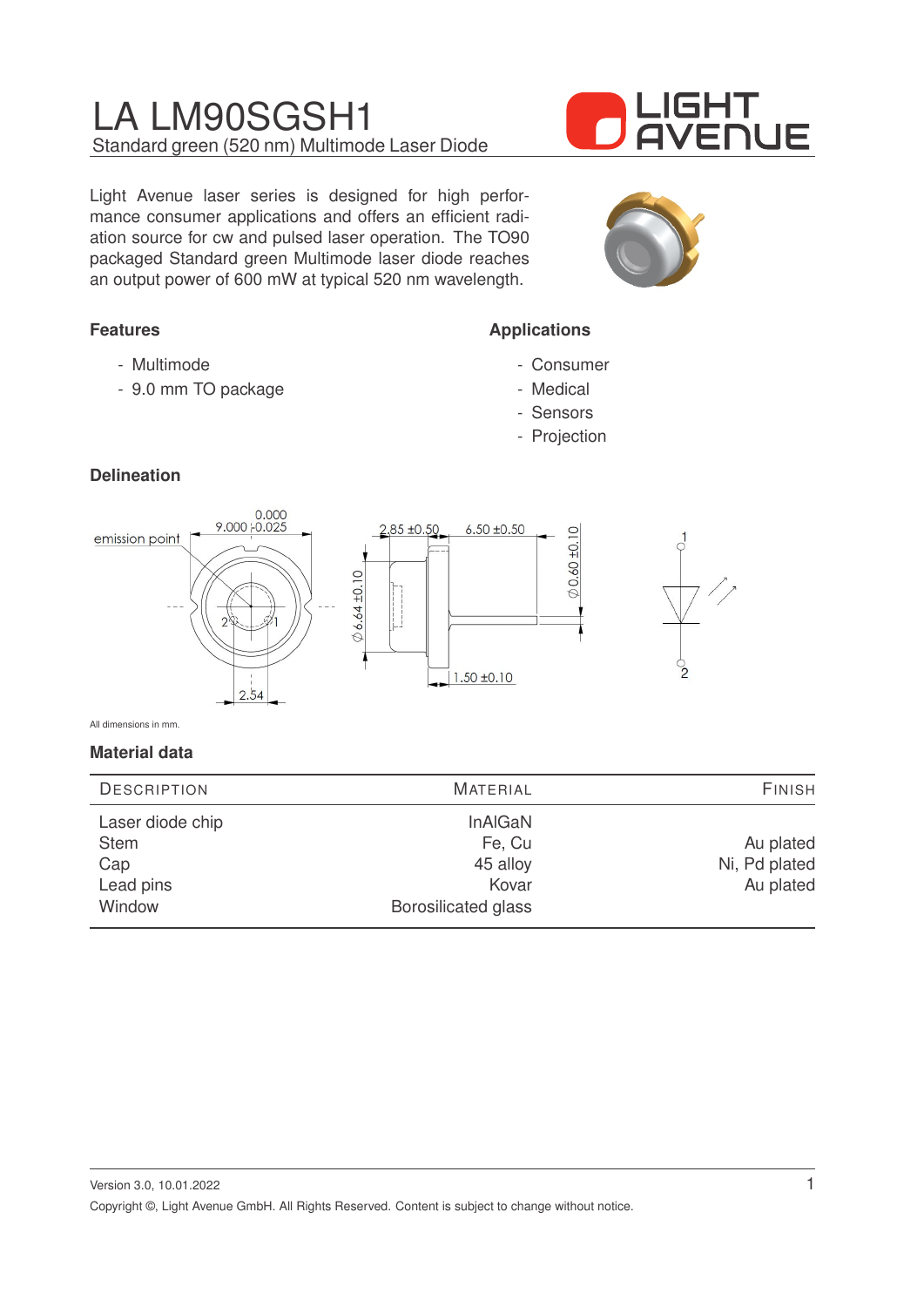

## **Electro-optical characteristics (** $T_A = 25 °C$ )<sup>2</sup>

| PARAMETER                | <b>SYMBOL</b>              | CONDITION         | MIN. | TYP <sup>1</sup> | MAX. | UNIT    |
|--------------------------|----------------------------|-------------------|------|------------------|------|---------|
| Threshold current        | I <sub>th</sub>            |                   |      | 180              | 300  | mA      |
| Differential efficiency  | $\eta_{\rm d}$             |                   | 0.45 | 0.7              |      | W/A     |
| Forward voltage          | VF                         | $\Phi_e = 600$ mW |      | 5.7              | 6.6  | V       |
| Forward current          | ΙĘ                         | $\Phi_e = 600$ mW |      | 1050             | 1390 | mA      |
| Peak wavelength          | $\lambda_{\text{peak}}$    | $\Phi_e = 600$ mW | 510  | 520              | 530  | nm      |
| FWHM parallelNote1       | $\Theta_\parallel$         | $\Phi_e = 600$ mW | 5    | 9                | 20   | $\circ$ |
| FWHM perpendicularNote1  | $\Theta_{\perp}$           | $\Phi_e = 600$ mW | 35   | 44               | 55   | $\circ$ |
| Tilt Angle parallel      | $\Delta\Theta_{\parallel}$ | $\Phi_e = 600$ mW | $-5$ |                  | 5    | $\circ$ |
| Tilt Angle perpendicular | $\Delta\Theta_{\perp}$     | $\Phi_e = 600$ mW | $-5$ |                  | 5    | $\circ$ |
|                          |                            |                   |      |                  |      |         |

Note1: Parallel to the junction plane, perpendicular to the junction plane.

#### **Maximum ratings (** $T_A = 25 °C$ )

| <b>PARAMETER</b>                                             | <b>SYMBOL</b>                                               | CONDITION | MINIMUM | <b>MAXIMUM</b> | UNIT                         |
|--------------------------------------------------------------|-------------------------------------------------------------|-----------|---------|----------------|------------------------------|
| Optical power<br>Maximum current                             | $\Phi_{\rm e, max}$                                         |           |         | 600<br>1400    | W<br>mA                      |
| Operating temperature                                        | Imax<br>$\mathsf{T}_{\mathsf{op}}$                          |           | 0       | 60             | $^{\circ}$ C                 |
| Storage temperature<br>Soldering temperature <sup>Note</sup> | $\mathsf{T}_{\mathsf{st}}$<br>$\mathsf{T}_{\mathsf{solid}}$ |           | $-40$   | 85<br>350      | $^{\circ}$ C<br>$^{\circ}$ C |
| Reverse voltage                                              | V <sub>R</sub>                                              |           | 2       |                |                              |

#### **Thermal characteristics**

| PARAMETER                              | <b>SYMBOL</b> | VALUE | UNIT |
|----------------------------------------|---------------|-------|------|
| Soldering temperature <sup>Note2</sup> | sold          | 350   |      |

Note2: Soldering temperature refers to an iron tip temperature (max. 30 W power) during the solder process. Soldering positions should be 1.6 mm away from the bottom edge of the case. The immersion time must be less than 3 s.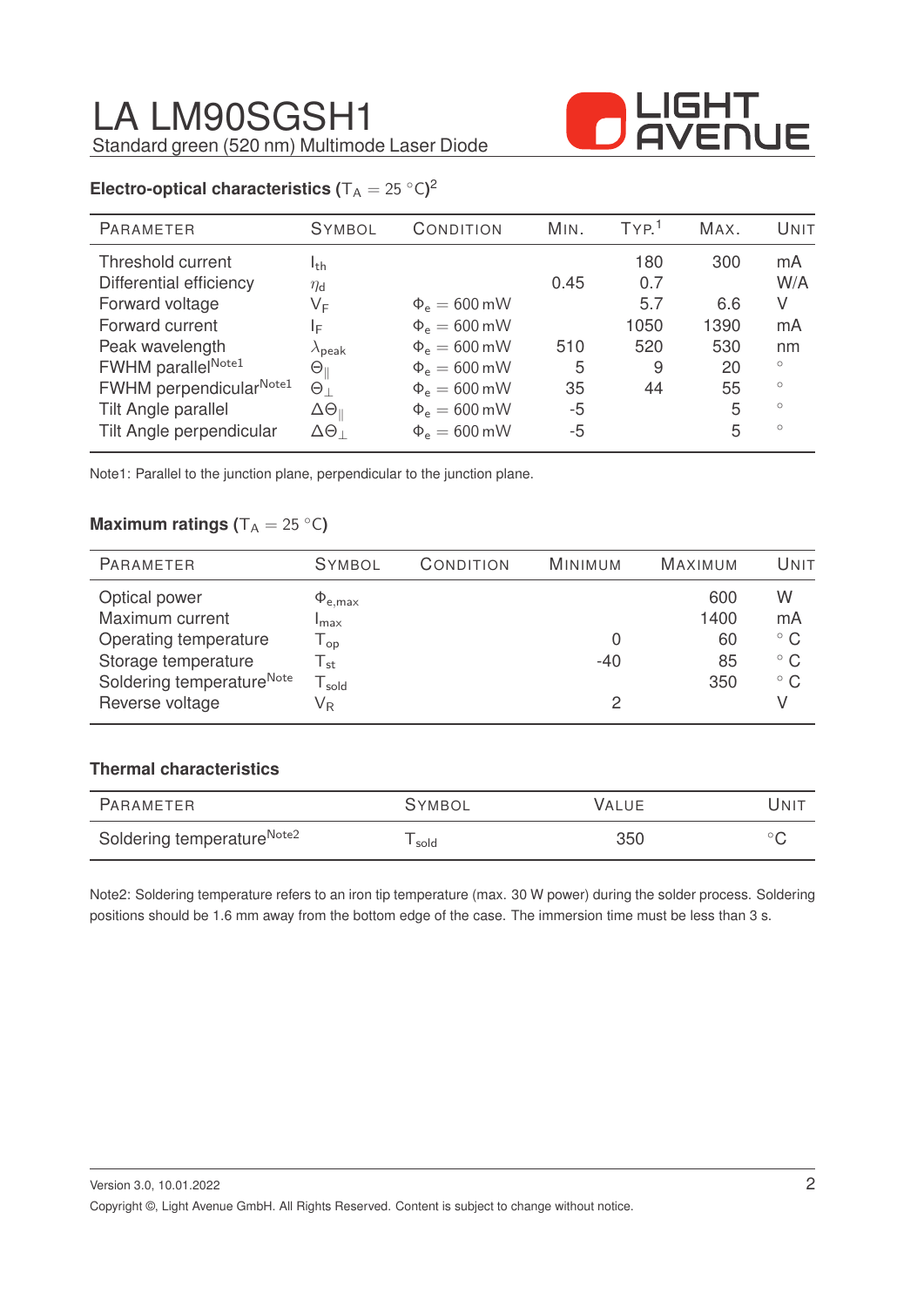

**Radiant Flux vs. Forward Current** 

#### **Typical characteristics graphs**



Spectrum (Relative Intensity vs. Wavelength)



 $\overline{\varPhi}_{\!\scriptscriptstyle\mu}$  1200 mW 1000 800 600 400  $25^{\circ}$ C 40 °C 50 °C 200  $-60 °C$ 70 °C  $\mathbf 0$  $\mathbf{0}$ 1000 mA 2000  $- I_{\rm F}$ 

**Typical Spatial Distribution** (Relative Intensity vs. Viewing Angle)

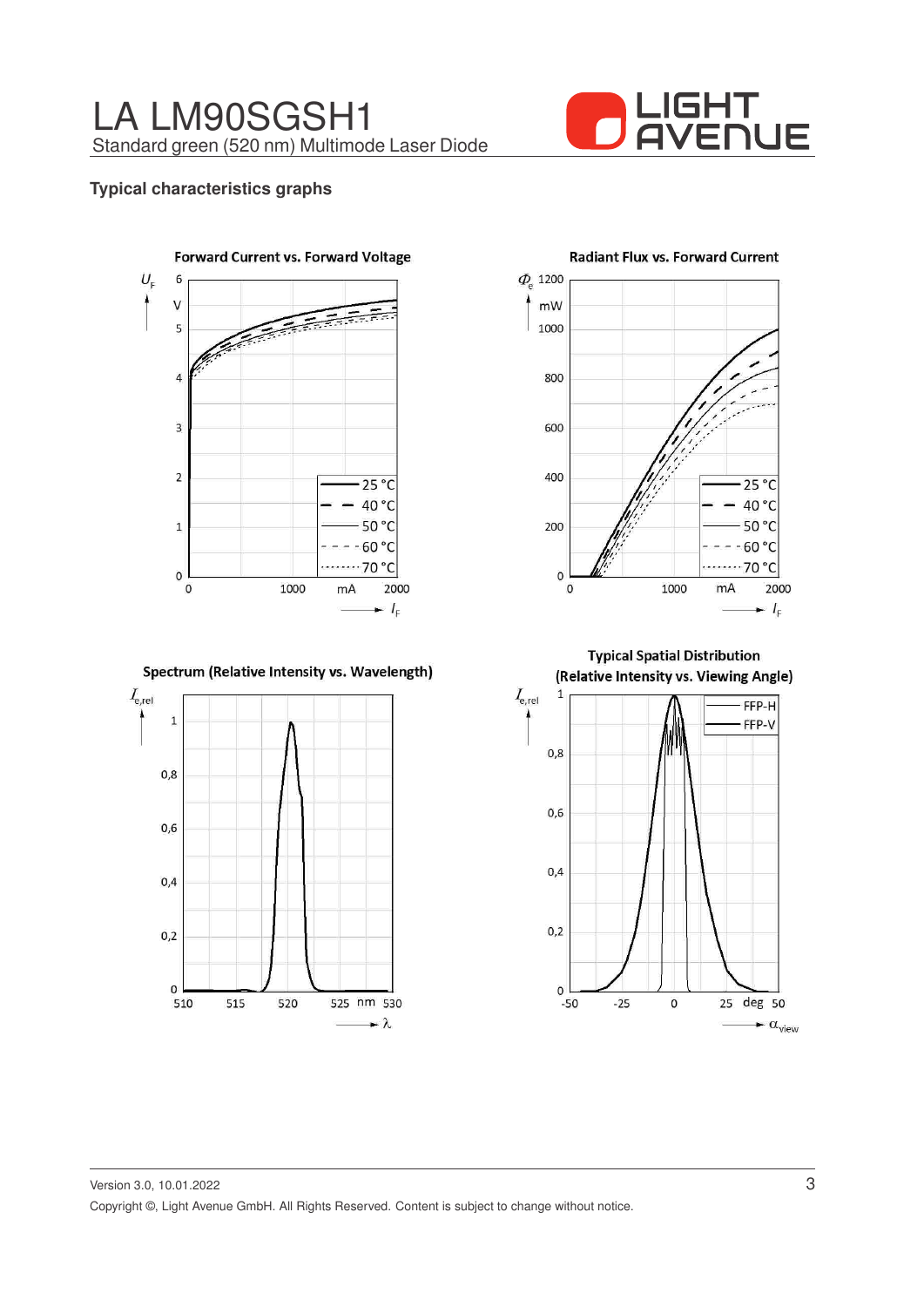LA LM90SGSH1 Standard green (520 nm) Multimode Laser Diode



#### **Caution – Laser radiation!**

Depending on the mode of operation, these devices emit highly concentrated visible and/or invisible (IR) light which can be very hazardous to the human eyes and skin. Avoid eye or skin exposure to direct, scattered radiation or through optical lenses. When operating the lasers wear protective glasses with the appropriate level of protection and ensure compliance with the necessary technical, organizational and personal protective measures in accordance with the currently valid safety regulations of laser products. To ensure safe laser operation please contact your laser protection officer. Products which incorporate these devices have to follow the safety precautions given in IEC 60825-1.

#### **Important usage and application information**

#### Lead free product - RoHS compliant.

All products, product specifications and data to improve reliability, function, design or otherwise are subject to change without notice. The information describes the type of component and shall not be considered as assured characteristics.

Due to technical requirements components may contain dangerous substances. For information on the types in question please contact our Sales Organization.

These laser diodes are designed as consumer goods in production and quality, especially in the application areas of computers, measuring equipment, tooling machines, audio visual equipment and home applicances. Please do not use this product for equipment, which needs extremely high reliability and safety in function and precision. Operating the laser diode above the maximum rating even for very short periods of time can damage the laser diode or reduce its lifetime. The laser diode must be operated with a suitable power supply with minimized electrical noise. When using this product, please stay within the maximum ratings, pay attention to the other instructions, conditions and precautions described in this datasheet. We will assume no responsibility for any damages resulting from improper use of this product. During operation, heat is generated in the laser chip. Because of this, the case temperature increases. A rising case temperature can shorten the lifetime of the product. Due to this, a sufficient heat sink should be attached to this product when operating.

#### **Handling and storage conditions**

The laser diode is very sensitive to electrostatic discharge (ESD). Proper precautions must be taken.

Every person and other equipment (tool, machines) must be continuously ESD protected. Workers should always wear an antistatic wrist strap.

In order not to damage the hermetic seal of the laser, mechanical stress on the window should be avoided. The cap should not be stressed e.g. by tightening hard, or fixing to the application. Moreover, mechanical stress (bending) on the pins can negatively affect the hermetic seal which also influence the long-term stability.

The laser diodes are preferably stored in trays and encased in an antistatic bag under ambient conditions that are dry at normal temperature. Please refer to the "Storage temperature" range in

Version 3.0, 10.01.2022

Copyright ©, Light Avenue GmbH. All Rights Reserved. Content is subject to change without notice.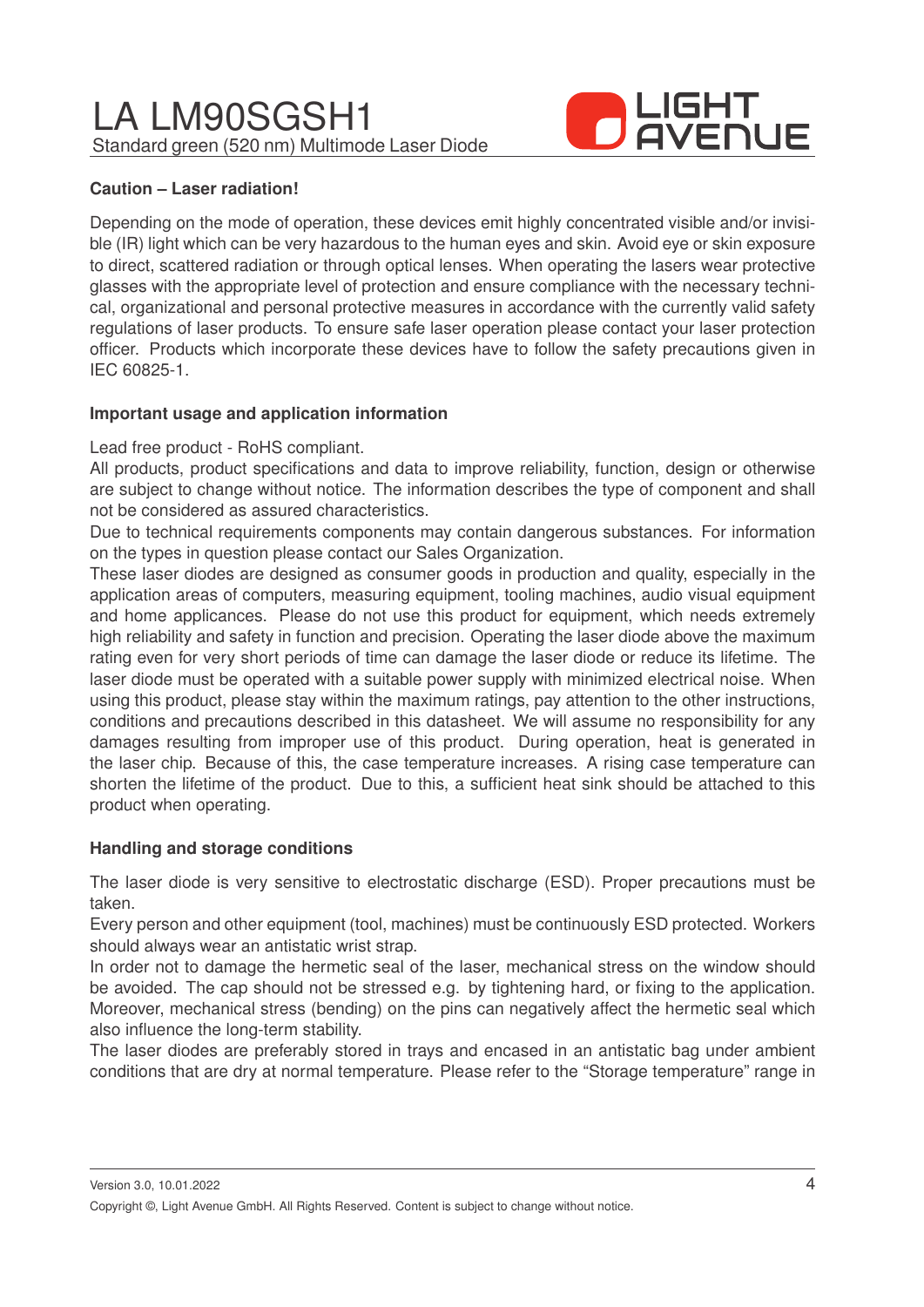# LA LM90SGSH1 Standard green (520 nm) Multimode Laser Diode



the data sheet for more information.

Since dust on the window might influence the optical properties of the products, the work area must be kept clean. For information please contact our nearest sales office.

#### **Packing**

Laser diodes are arranged in trays. A cover is put on the top of the tray. For shipment the trays are arranged to stacks and placed into an ESD bag and packaging box. Please use the recycling operators familiar to you. If required you can ask for our help. Please get in touch with your nearest sales office. By agreement we will take packing material back, if sorted. Transport costs of any kind must be paid by customers. For packing material that is returned to us unsorted or which we are not obliged to accept, any costs incurred will be invoiced to you.

#### **Returns and complaints**

For complaints and returns of material a RMA-number is necessary. Samples for analysis purposes can be send to us without credit.

#### **Shipping conditions**

If not otherwise arranged, the "General Terms of Business of Light Avenue GmbH" apply for any shipment. If this document is not familiar to you, please request it at our nearest sales office.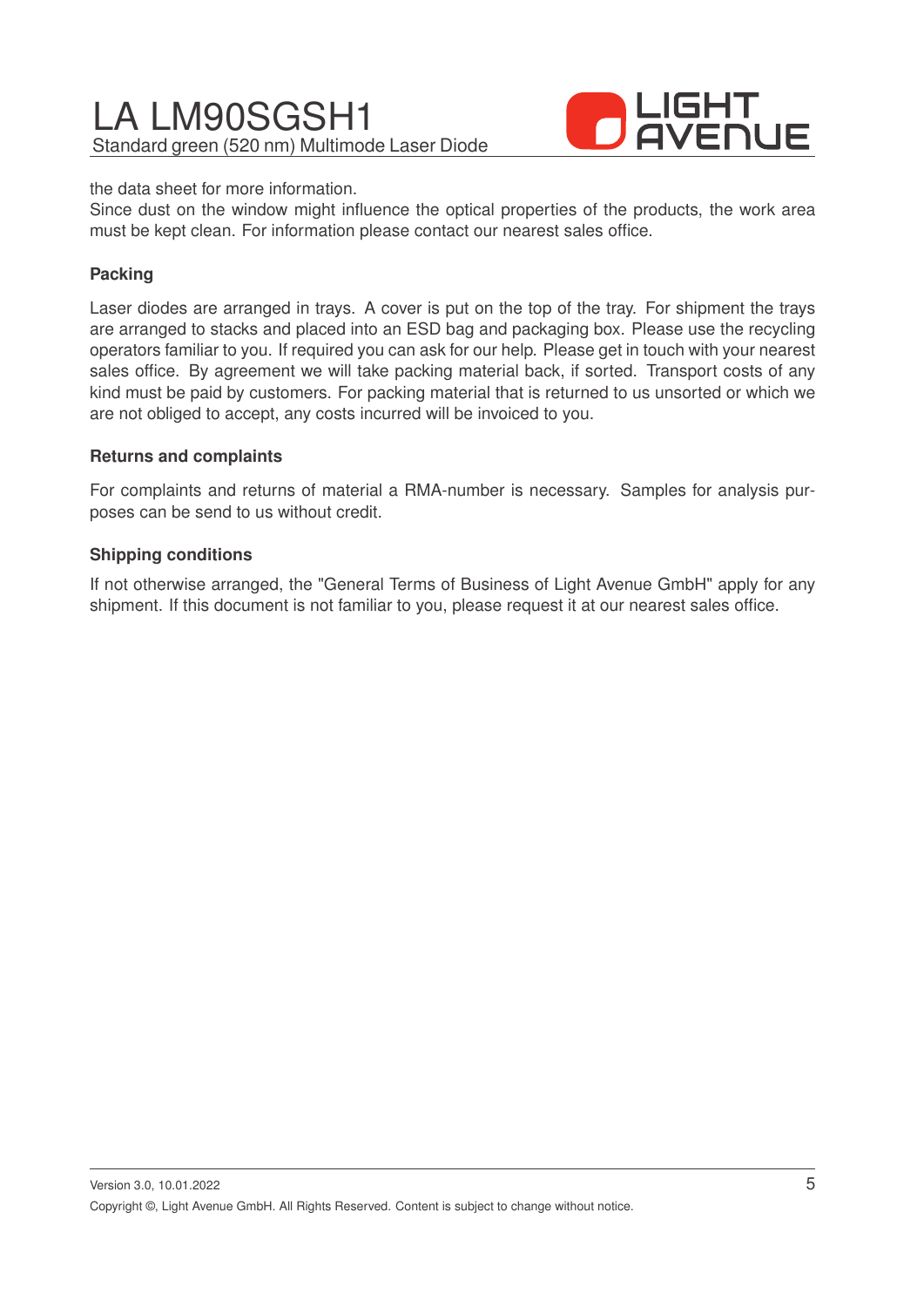

#### **Disclaimer**

#### **Attention please! Components used in life-support devices or systems must be expressly authorized for such purpose!**

Critical components<sup>3</sup> may only be used in life-support devices<sup>4</sup> or systems with the express written approval by us.

Light Avenue GmbH, its affiliates, agents, and employees, and all persons acting on its or their behalf, disclaim any and all liability for any errors, inaccuracies or incompleteness contained in any datasheet or in any other disclosure relating to any product. Light Avenue makes no warranty, representation or guarantee regarding the suitability of the products for any particular purpose or the continuing production of any product. To the maximum extent permitted by applicable law, Light Avenue disclaims (i) any and all liability arising out of the application or use of any product, (ii) any and all liability, including without limitation special, consequential or incidental damages, and (iii) any and all implied warranties, including warranties of fitness for particular purpose, non-infringement and merchantability. Statements regarding the suitability of products for certain types of applications are based on Light Avenue 's knowledge of typical requirements that are often placed on Light Avenue 's products in generic applications. Such statements are not binding statements about the suitability of products for a particular application. It is the customer's responsibility to validate that a particular product with the properties described in the product specification is suitable for use in a particular application. Parameters provided in datasheets and/or specifications may vary in different applications and performance may vary over time. All operating parameters, including typical parameters, must be validated for each customer application by the customer's technical experts. Product specifications do not expand or otherwise modify Light Avenue 's terms and conditions of business, including but not limited to the warranty expressed therein. Except as expressly indicated in writing, Light Avenue 's products are not designed for use in medical, lifesaving, or life-sustaining applications or for any other application in which the failure of the Light Avenue product could result in personal injury or death. Customers using or selling Light Avenue products not expressly indicated for use in such applications do so at their own risk. Please contact authorized Light Avenue personnel to obtain written terms and conditions regarding products designed for such applications. No license, express or implied, by estoppel or otherwise, to any intellectual property rights is granted by this document or by any conduct of Light Avenue. Product names and markings noted herein may be trademarks of their respective owners.